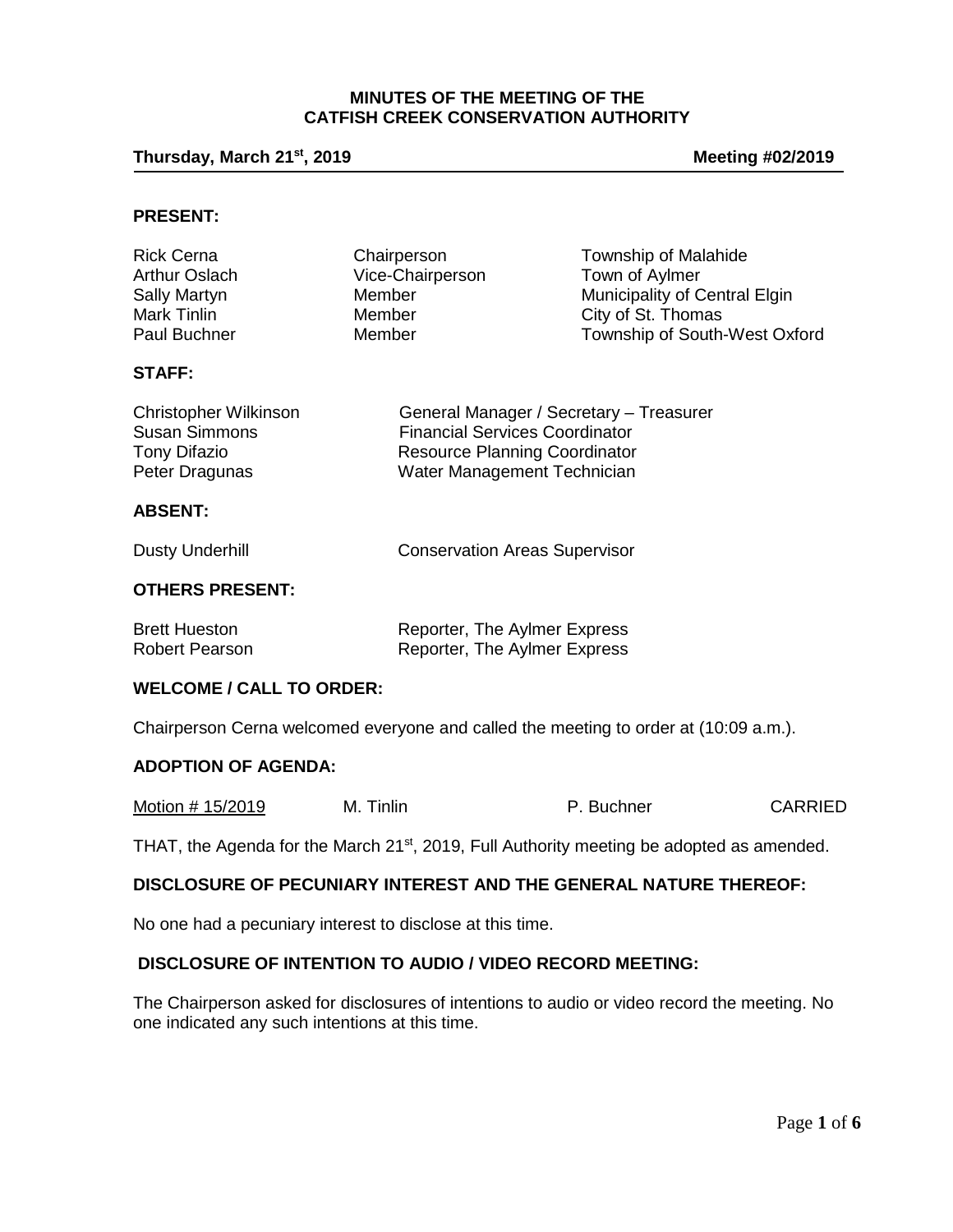# **ADOPTION OF MINUTES:**

| Motion # 16/2019                                                                                                                                                                                                                                                                  | M. Tinlin                                                                                 | P. Buchner | CARRIED        |
|-----------------------------------------------------------------------------------------------------------------------------------------------------------------------------------------------------------------------------------------------------------------------------------|-------------------------------------------------------------------------------------------|------------|----------------|
| circulated.                                                                                                                                                                                                                                                                       | THAT, the Minutes of Full Authority meeting # 01/2019 (February 21, 2019), be accepted as |            |                |
| <b>BUSINESS ARISING FROM MINUTES:</b>                                                                                                                                                                                                                                             |                                                                                           |            |                |
|                                                                                                                                                                                                                                                                                   | No one reported any outstanding business to discuss from the previous Minutes.            |            |                |
| <b>PUBLIC / SPECIAL DELEGATIONS:</b>                                                                                                                                                                                                                                              |                                                                                           |            |                |
| None                                                                                                                                                                                                                                                                              |                                                                                           |            |                |
| <b>REPORTS:</b>                                                                                                                                                                                                                                                                   |                                                                                           |            |                |
| Report FA 01/2019 - 2019 - 2020 General Insurance Program Renewal, was presented,<br>discussed, and resolved.                                                                                                                                                                     |                                                                                           |            |                |
| Motion # 17/2019                                                                                                                                                                                                                                                                  | M. Tinlin                                                                                 | P. Buchner | <b>CARRIED</b> |
| THAT, the Full Authority approve the Catfish Creek Conservation Authority renewal of its 2019 –<br>2020 insurance coverage with Frank Cowan Company Limited through Hamilton Ward &<br>Cathers Insurance Service Limited at the total cost of \$32,379.00, plus applicable taxes. |                                                                                           |            |                |

Report FA 02/2019 – Monthly Staff Reports, was presented, discussed, and resolved.

| Motion # 18/2019 | M. Tinlin | P. Buchner | <b>CARRIED</b> |
|------------------|-----------|------------|----------------|
|------------------|-----------|------------|----------------|

THAT, Staff Reports for the months of January and February, 2019, be noted and filed.

Report FA 03/2019 – February Summary of Revenue and Expenditures, was presented, discussed, and resolved.

| Motion # 19/2019 | P. Buchner | M. Tinlin | <b>CARRIED</b> |
|------------------|------------|-----------|----------------|
|------------------|------------|-----------|----------------|

THAT, Report FA 03/2019, be noted and filed.

Report FA 04/2019 – Accounts Paid, was presented, discussed, and resolved.

Motion # 20/2019 A. Oslach M. Tinlin CARRIED

THAT, Accounts Paid totaling \$67,113.10, be approved as presented in Report FA 04/2019.

Report FA 05/2019 – Accounts Payable, was presented, discussed, and resolved.

| Motion # 21/2019 | A. Oslach | M. Tinlin | <b>CARRIED</b> |
|------------------|-----------|-----------|----------------|
|------------------|-----------|-----------|----------------|

THAT, Accounts Payable totaling \$14,164.60, be approved for payment as presented in Report FA 05/2019.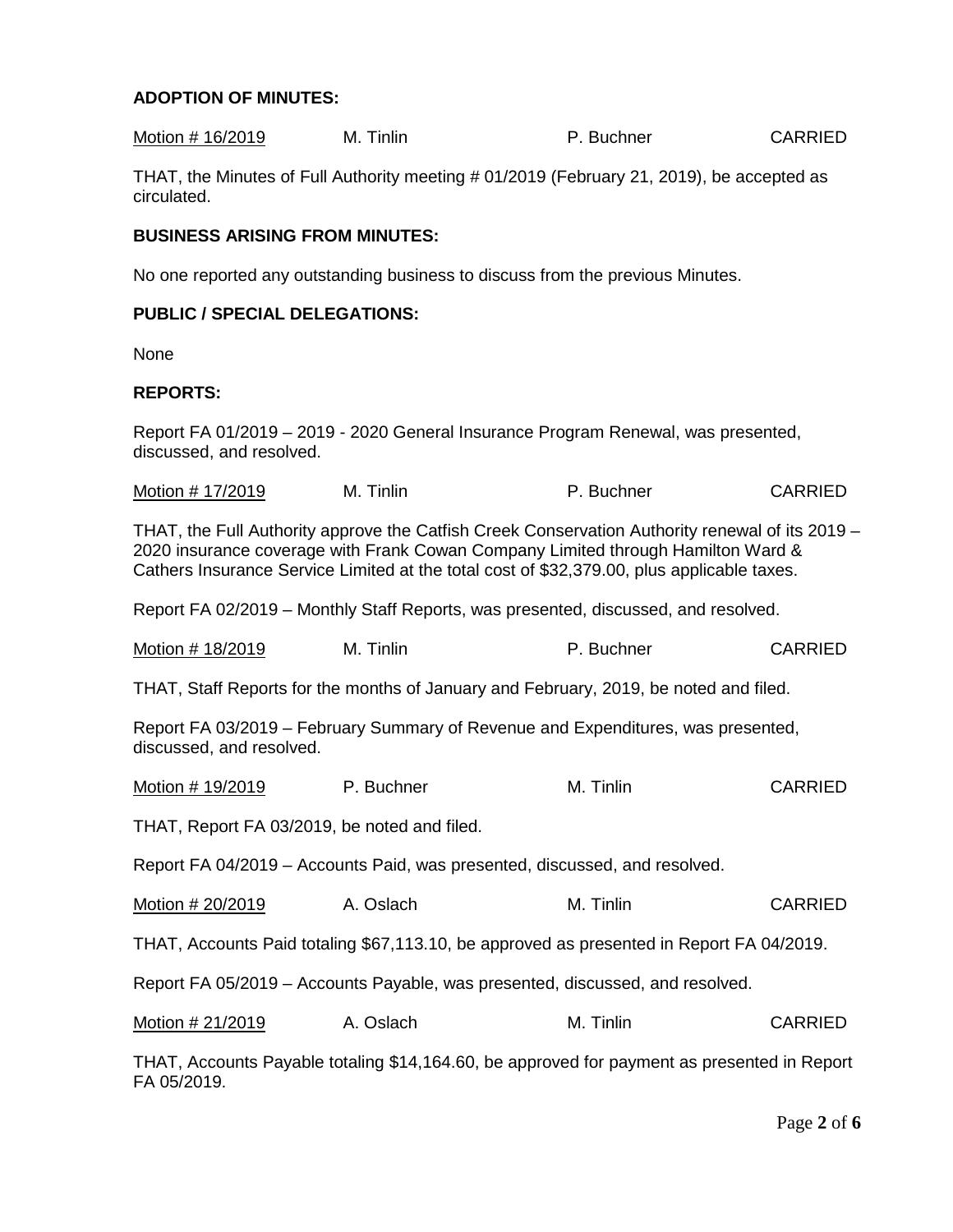Report FA 06/2019 – Monthly Plan Review, was presented, discussed, and resolved.

Motion # 22/2019 A. Oslach M. Tinlin CARRIED

THAT, the Full Authority approve the Monthly Plan Review Report for the months of January and February, 2019.

Report FA 07/2019 – Catfish Creek Flooding at Port Bruce, was presented, discussed, and resolved.

Motion # 23/2019 S. Martyn A. Oslach CARRIED

THAT, Report FA 07/2019, be received as information at this time.

Report FA 08/2019 - 2019 Final Budget and Municipal Levy, was presented, discussed, and resolved.

Motion # 24/2019 S. Martyn A. Oslach CARRIED

THAT, the 2019 Catfish Creek Conservation Authority Budget totaling \$1,301,979.96, be adopted as presented; and further,

THAT, the 2019 Municipal General Levy in the amount of \$315,344.69 and the Special Plan Review Levy in the amount of \$8,250.00, be approved as presented.

| Member's Name        | Municipality                  | <b>CVA</b><br>Apportionment % | Yes | No |
|----------------------|-------------------------------|-------------------------------|-----|----|
| <b>Rick Cerna</b>    | Township of Malahide          | 36.6079                       | √   |    |
| <b>Arthur Oslach</b> | Town of Aylmer                | 26.6666                       | √   |    |
| <b>Sally Martyn</b>  | Municipality of Central Elgin | 27.1101                       | √   |    |
| <b>Paul Buchner</b>  | Township of South-West Oxford | 3.5441                        | 丷   |    |
| <b>Mark Tinlin</b>   | City of St. Thomas            | 6.0713                        |     |    |

Carried unanimously by 100% of the weighted vote in attendance.

Report FA 09/2019 – Conservation Areas Supervisor Job Description, was presented, discussed, and resolved.

Motion # 25/2019 A. Oslach S. Martyn S. Martyn

THAT, the Full Authority approve the amendment to the Conservation Areas Supervisor Job Description as outlined in Report FA 09/2019.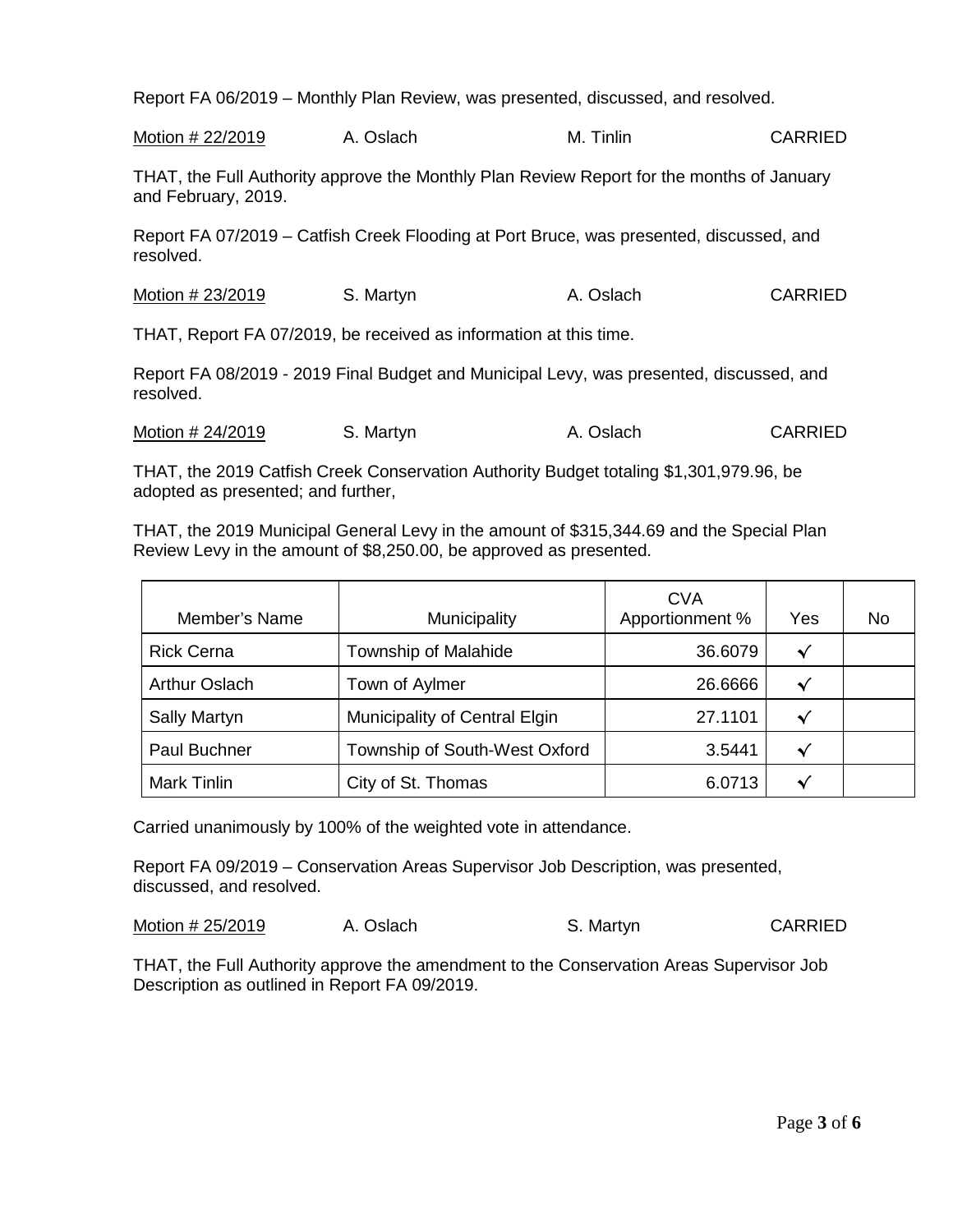Report FA 10/2019 - Firewood, was presented, discussed, and resolved.

Motion # 26/2019 S. Martyn B. A. Oslach CARRIED

THAT, Report FA 10/2019, be received as information at this time..

Report FA 11/2019 - CCCA Committees, was presented, discussed, and resolved.

Motion # 27/2019 A. Oslach S. Martyn S. Martyn

THAT, the Full Authority approve the Committee appointments for the year 2019, as outlined in Report FA 11/2019.

Report FA 12/2019 – Conservation Ontario Council Meeting, was presented, discussed, and resolved.

Motion # 28/2019 S. Martyn A. Oslach CARRIED

THAT, Report FA 12/2018, be received as information at this time.

### **GENERAL MANAGER / SECRETARY-TREASURER'S REPORT:**

a) Annual Meetings:

The General Manager / Secretary-Treasurer attended the Kettle Creek Conservation Authority (KCCA) Annual General Meeting (AGM) on February 20<sup>th</sup>, and the Long Point Region Conservation Authority (LPRCA) Annual General Meeting (AGM) on February 22nd, 2019. KCCA passed their municipal levy, and there was a presentation by the founder of Work Cabin on social media strategies. LPRCA had ALUS Canada present similarly to the presentation at the CCCA AGM.

b) Lake Erie Source Protection Region Management Committee:

The CCCA hosted the latest Lake Erie Source Protection Region Management Committee meeting on February 19<sup>th</sup>, 2019. Chairperson Cerna acted as the Chair for the meeting.

c) Grant Applications:

The General Manager / Secretary – Treasurer informed the members about the numerous grant applications that are in progress and have been submitted. They informed the members that the CCCA was successful in securing funding for two (2) Park Technician positions for eight (8) weeks each.

d) Springwater Community Room / Work Shop:

The General Manager / Secretary-Treasurer informed the members that renovations to the community room / work shop is almost complete. There has been positive feedback received from those using it during the Annual Springwater Maple Syrup Festival.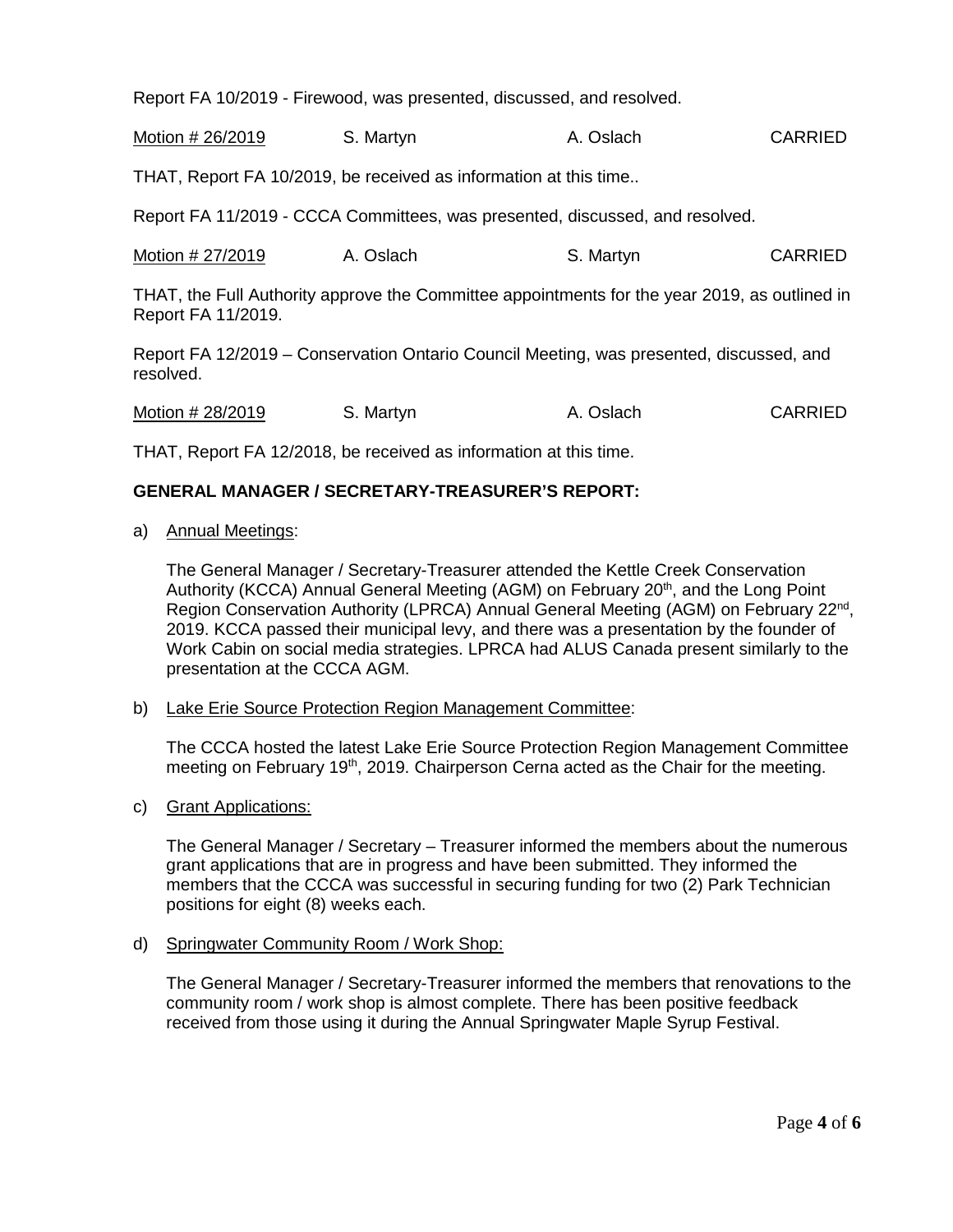# e) Strategic Plan Special Meeting:

The General Manager / Secretary-Treasurer thanked all the members for participating in the Strategic Plan Meeting. He presented a draft Strategic Plan for review, and informed them that the public survey has been released and noted the draft timeline of completion.

### **UNFINISHED BUSINESS:**

None

# **CHAIRPERSON'S / BOARD MEMBER'S REPORT:**

**None** 

### **NOTICE OF MOTIONS / NEW BUSINESS:**

a) Seasonal Employment Interviews:

The Interview Committee decided on Friday, April 26<sup>th</sup>, 2019, to conduct interviews for seasonal employment positions. Paul Bucher and Arthur Oslach both indicated that they were available on that date. While the Personnel Policy requires only one (1) member to sit in on seasonal employee interviews, it was agreed that it would be beneficial for both to attend as Arthur has participated in these interviews in the past and Paul is new to the process.

### **CORRESPONDENCE:**

- a) Copied:
	- Ministry of Natural Resources and Forestry a copy of a letter received January 25, 2019 from Kathy Woeller, Acting Director of Integration Branch, advising that there is no information to share at this time in regards to the 2019/20 Water and Erosion Control Infrastructure (WECI) funding.
	- Municipality of Central Elgin a copy of Council's resolution approving Central Elgin's apportionment of the 2019 CCCA Levy in the amount of \$87,640.25, including the Special Planning Levy.
	- Township of South-West Oxford a copy of a letter from Chloe Senior, Clerk advising the CCCA that the abandoned railway corridor lands have been declared surplus lands, and that staff will back a report to Council on how the land will be disposed of for consideration. A copy of a letter of response was included for the Board's information.
- b) Not Copied:
	- Correspondence Registers for January and February, 2019.

| Motion # 29/2019 | S. Martyn | A. Oslach | <b>CARRIED</b> |
|------------------|-----------|-----------|----------------|
|------------------|-----------|-----------|----------------|

THAT, the Copied Correspondence and the Correspondence Registers for January and February, 2019, be noted and filed.